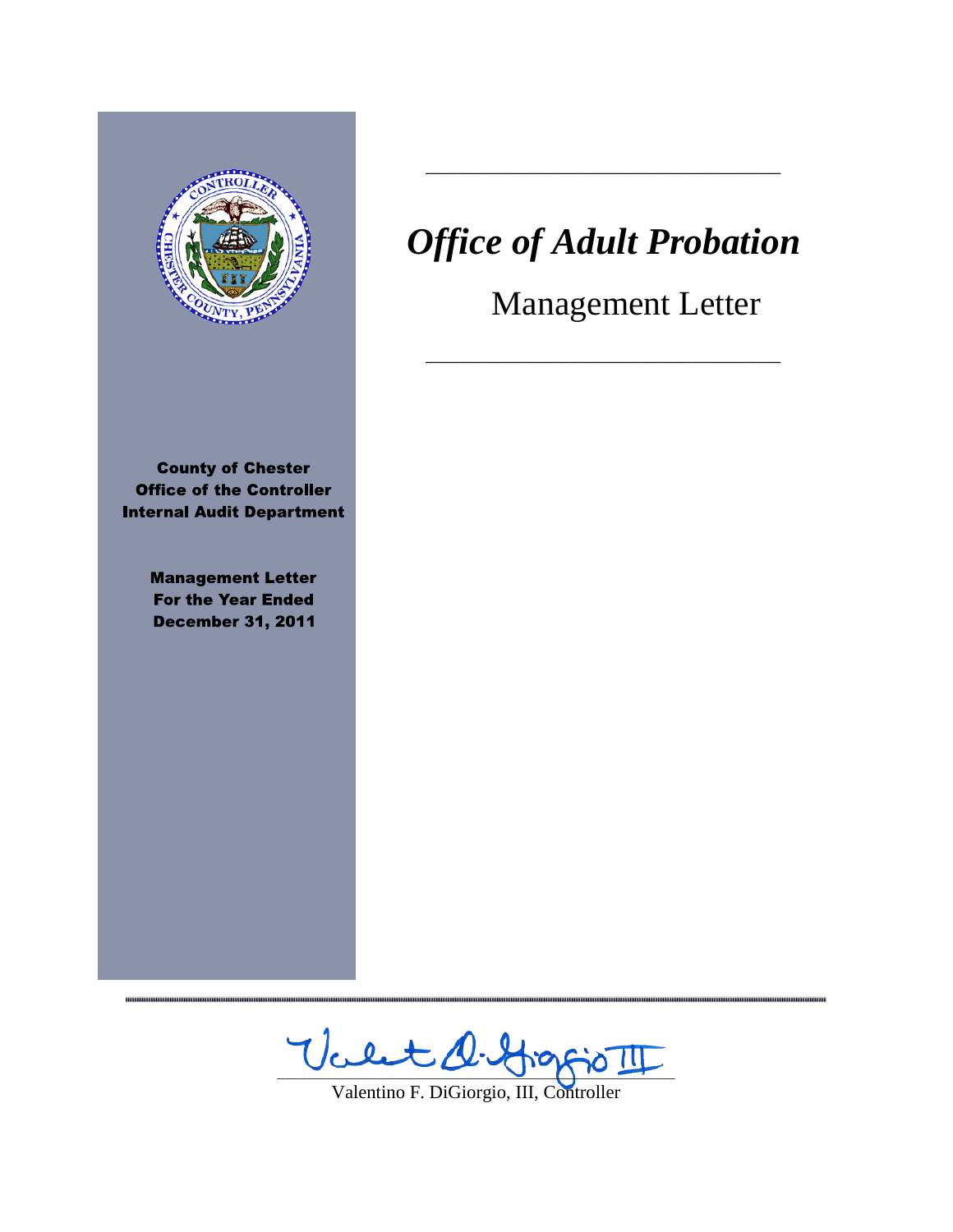# **To: Christopher Murphy, Chief Probation Officer**

## *Introduction*

On October 25, 2012 Internal Audit completed an audit of the *Office of the Clerk of Courts (Clerk)* and *Adult Probation (APO).* Sharon Kaye Jones, CIA was the auditor-in-charge. Internal Audit is required by Pennsylvania County Code to review county offices annually to ensure compliance with policies and procedures and to assess their overall control structure. The scope of the audit included a review of the following:

- Cash and Petty Cash
- Liabilities
- Manual Receipts
- Cash Receipts
- Cash Disbursements
- Voided Transactions
- Automation Fund
- Unclaimed Property Escheats

We conducted our audit in accordance with generally accepted auditing standards and standards applicable to financial audits contained in *Government Auditing Standards* published by the Comptroller General of the United States. We have also issued our Independent Auditor's Report on Internal Control over Financial Reporting and on Compliance and Other Matters concurrent with this Management Letter. Disclosures and other information in that Report (also dated October 25, 2012) should be considered in conjunction with this Management Letter.

## *Executive Summary*

The management and staff of *APO* are, in all material respects, in compliance with policies and procedures imposed by the County of Chester and the Commonwealth of Pennsylvania. Still, Internal Audit identified several findings related to manual receipts and cash adjustments.

Although this audit included the work of the *Clerk* and *APO,* management has requested that two separate reports be issued, each one independent of the other. Matters specific to the *Clerk* have been removed from this document and included in the management letter addressed to the Clerk of Courts.

Internal Audit wants to thank the management and staff of the *Clerk* and *APO* for their cooperation and assistance during the course of this audit. Please feel free to contact our office at (610) 344-5913 should you have any questions or concerns.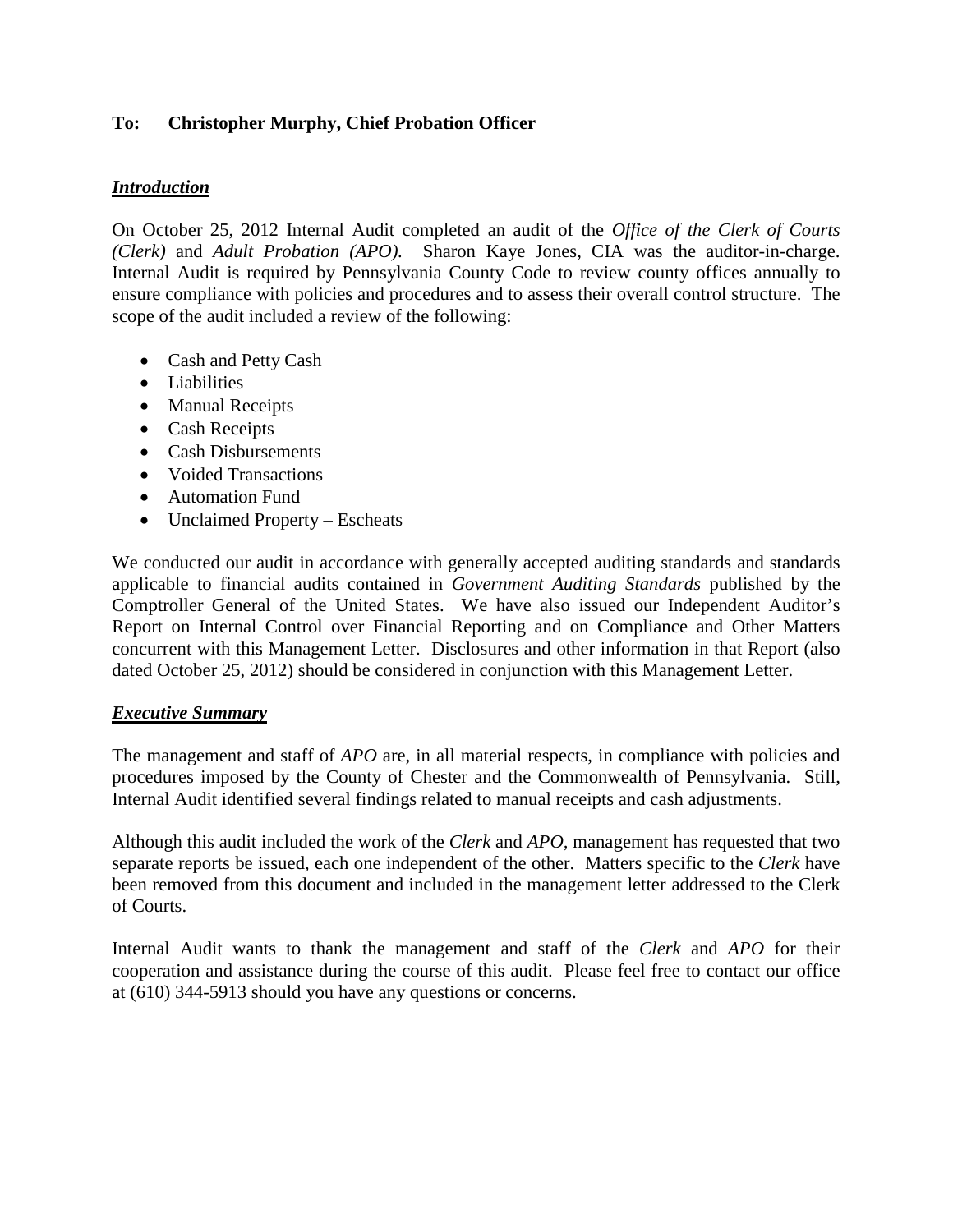# **OFFICE OF ADULT PROBATION**

# **FINDINGS AND RECOMMENDATIONS**

## **FOR THE YEAR ENDED DECEMBER 31, 2011**

# **I. INTERNAL CONTROL FINDINGS AND RECOMMENDATIONS**

## RECORDING / RECORDKEEPING

Finding 1: Manual Receipts

Internal Audit noted the following:

- In one (1) instance, docket information was not recorded correctly in the Common Pleas Case Management System *(CPCMS).* A payment receipted for two (2) different cases was only recorded in *CPCMS* under one case.
- In 25 (out of 30) instances, a manual receipt was not entered into *CPCMS* in a timely manner. In addition, since the money deposited in the bank must match the *CPCMS*  daily deposit record each day, the monies associated with these receipts (sometimes large sums of cash) were held until the receipt was entered into the system. In some instances, both the receipt and the monies were held for as long as a month. This is a recurring finding for the last 3 years.

#### Recommendation

Internal Audit would like to emphasize the importance of entering information from manual receipts into the computerized system accurately. Information entered should be reviewed and verified before being accepted into *CPCMS*. Necessary corrections or changes should be reflected on the manual receipt and manual receipt log in order to provide an audit trail.

For the third consecutive year, Internal Audit found that manual receipts are not being entered into *CPCMS* in a timely manner. Although many manual receipts are issued for payments related to family court drug tests and DUI program fees (situations which require the creation of a new case / docket); others are issued when computers are down or during normal cashier breaks. Internal Audit noted that even when a case was already established, the receipt was not entered on the same or next business day. An analysis performed by Internal Audit determined that in most cases, the number of manual receipts issued in a given day is three (3) or less. Based on this minimal amount, Internal Audit strongly suggests that manual receipts related to drug testing or DUI programs be given to the Collections Supervisor at the end of each day so that new cases / dockets may be created.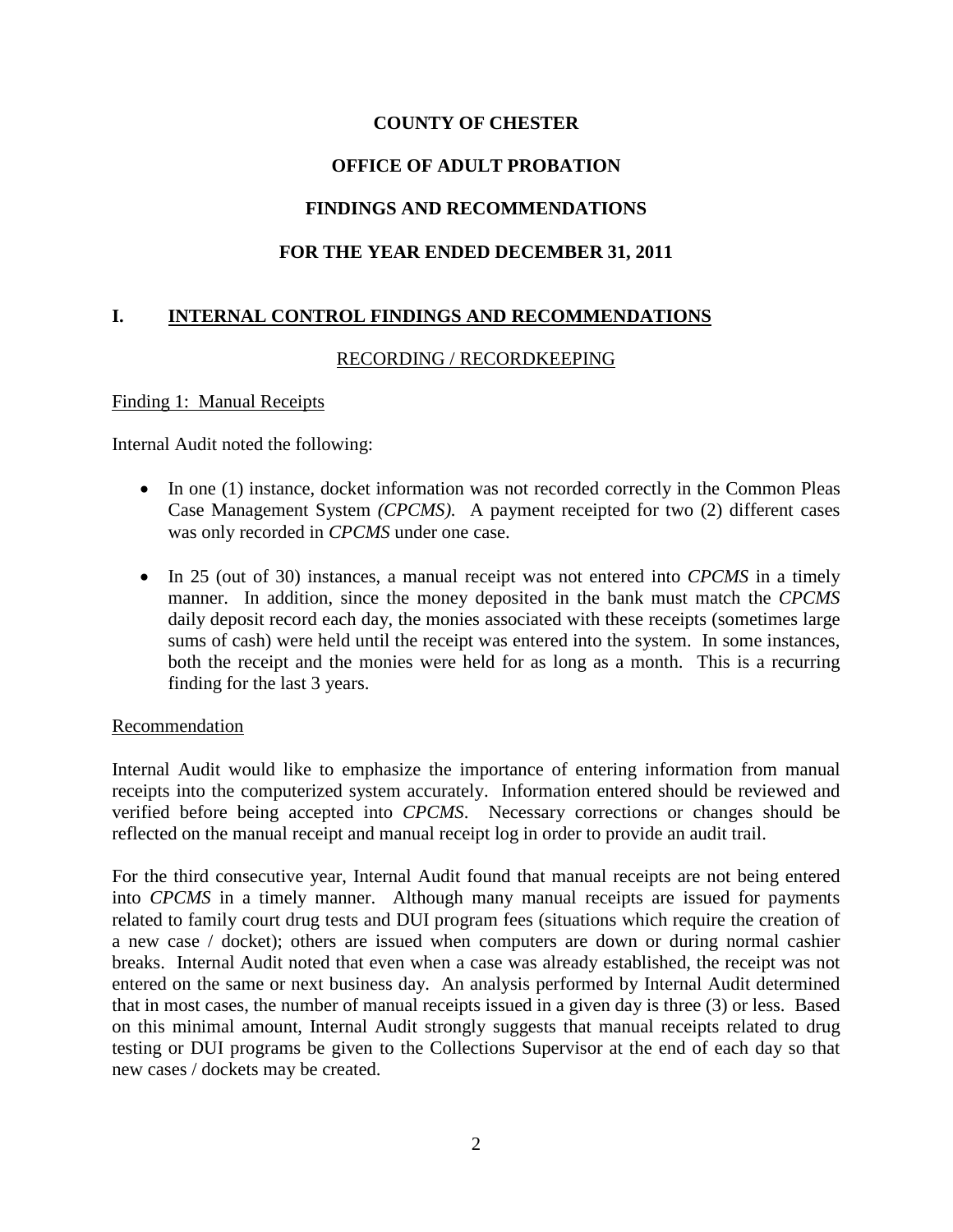# **OFFICE OF ADULT PROBATION**

# **FINDINGS AND RECOMMENDATIONS**

## **FOR THE YEAR ENDED DECEMBER 31, 2011**

# **I. INTERNAL CONTROL FINDINGS AND RECOMMENDATIONS**

#### RECORDING / RECORDKEEPING

#### Finding 1: Manual Receipts (continued)

These receipts can then be entered into *CPCMS* and related monies can be deposited into the bank the next day. There should be no delay in entering manual receipts for cases already established.

#### Auditee Response

*Manual receipts as of 9/11/12 are being applied first thing in the morning of the next business day and within 1 to 2 days of the hand receipt being created.*

## RECONCILIATION

#### Finding 2: Cash Adjustments

Since the inception of *CPCMS* in 2006, the APO Collections Supervisor *(Supervisor)* has processed a number of debit and credit adjustments to the *Fines, Costs and Restitution* account in order to offset errors made by either the bank or the APO staff when processing checks and deposits. Although these adjustments were necessary at the time to balance the bank and book records during the monthly reconciliation process, the *Supervisor* has since failed to follow-up with the bank to correct the original mistakes and reverse the corresponding debit / credit adjustment. To illustrate this point, in July 2011 the *Supervisor* processed a credit adjustment to balance to a \$50.00 "mail deposit transaction" recorded by the bank. The transaction was not investigated and a bank error went undetected until Internal Audit questioned the validity of a *mail deposit* during the course of the audit fieldwork. Upon further research, it was determined that the bank, Wells Fargo, credited us for a restitution check which was payable to them as the court ordered recipient. Despite the identification of the error, the bank has not taken steps to correct the mistake, and according to APO, this same error has occurred again in 2012.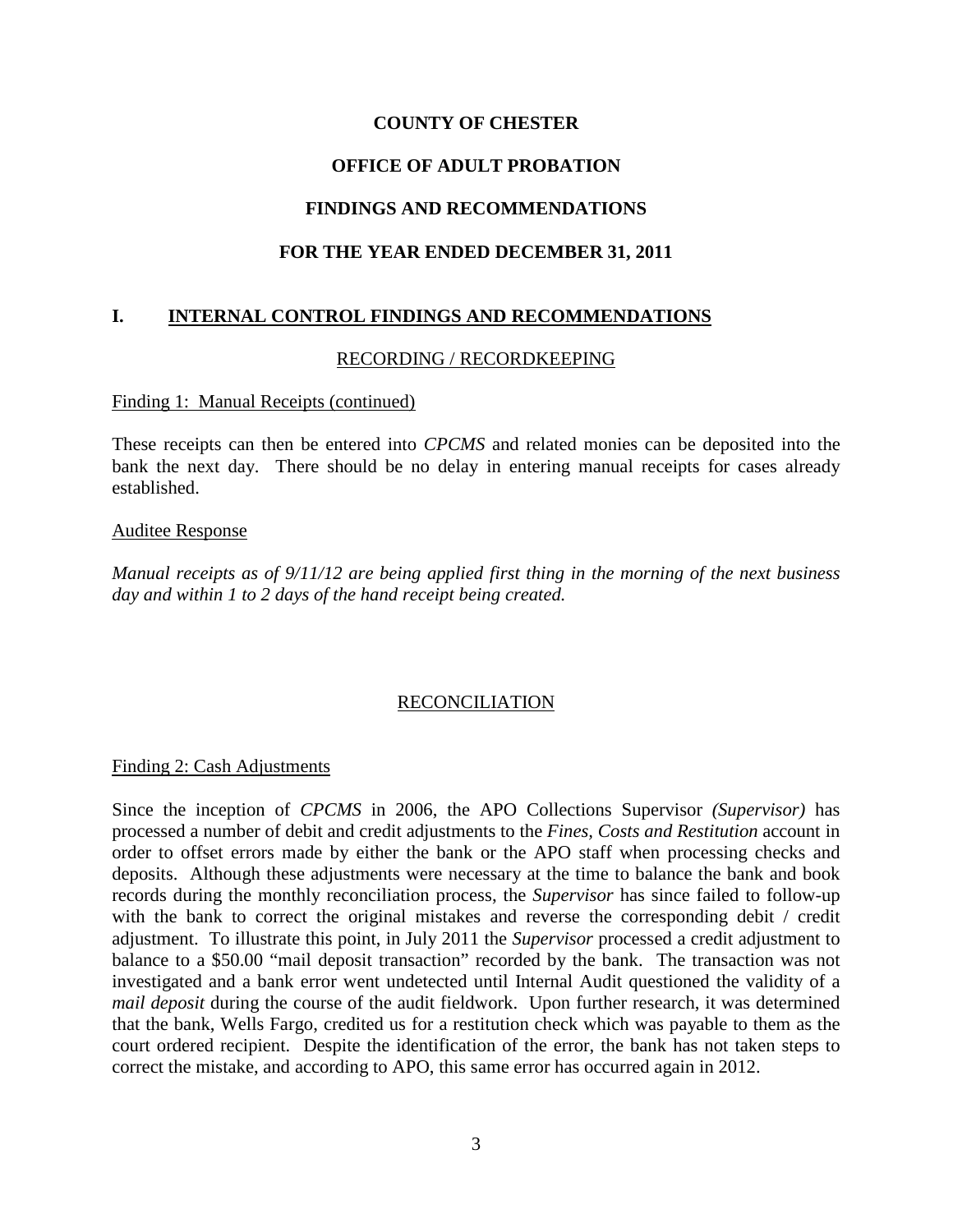# **OFFICE OF ADULT PROBATION**

# **FINDINGS AND RECOMMENDATIONS**

# **FOR THE YEAR ENDED DECEMBER 31, 2011**

# **I. INTERNAL CONTROL FINDINGS AND RECOMMENDATIONS**

# RECONCILIATION

## Finding 2: Cash Adjustments (continued)

#### Recommendation

Internal Audit strongly recommends that the *Supervisor* review all outstanding debit and credit adjustments currently on the books to see if they may be properly reversed. Although the *Clerk*  and *APO* accounts have been moved from Wells Fargo to DNB First Bank in 2012, the *Fines, Costs and Restitution* account has remained open with the former bank to accommodate the payment of outstanding checks at the time of the transfer. Although it appears that Wells Fargo is not immediately responsive to matters brought to their attention since the dissolution of their financial relationship with the *Clerk,* Internal Audit stresses that every effort must be made to clear and correct these existing adjustments in a timely manner.

Going forward, Internal Audit recommends that any necessary adjustments to the cash account be properly researched, corrected, and reversed as soon as possible. Under no circumstance should a debit / credit adjustment remain outstanding on the books without proper follow-up and resolution.

## Auditee Response

*All bank statement adjustments will be thoroughly researched and bank notified of such matters.*